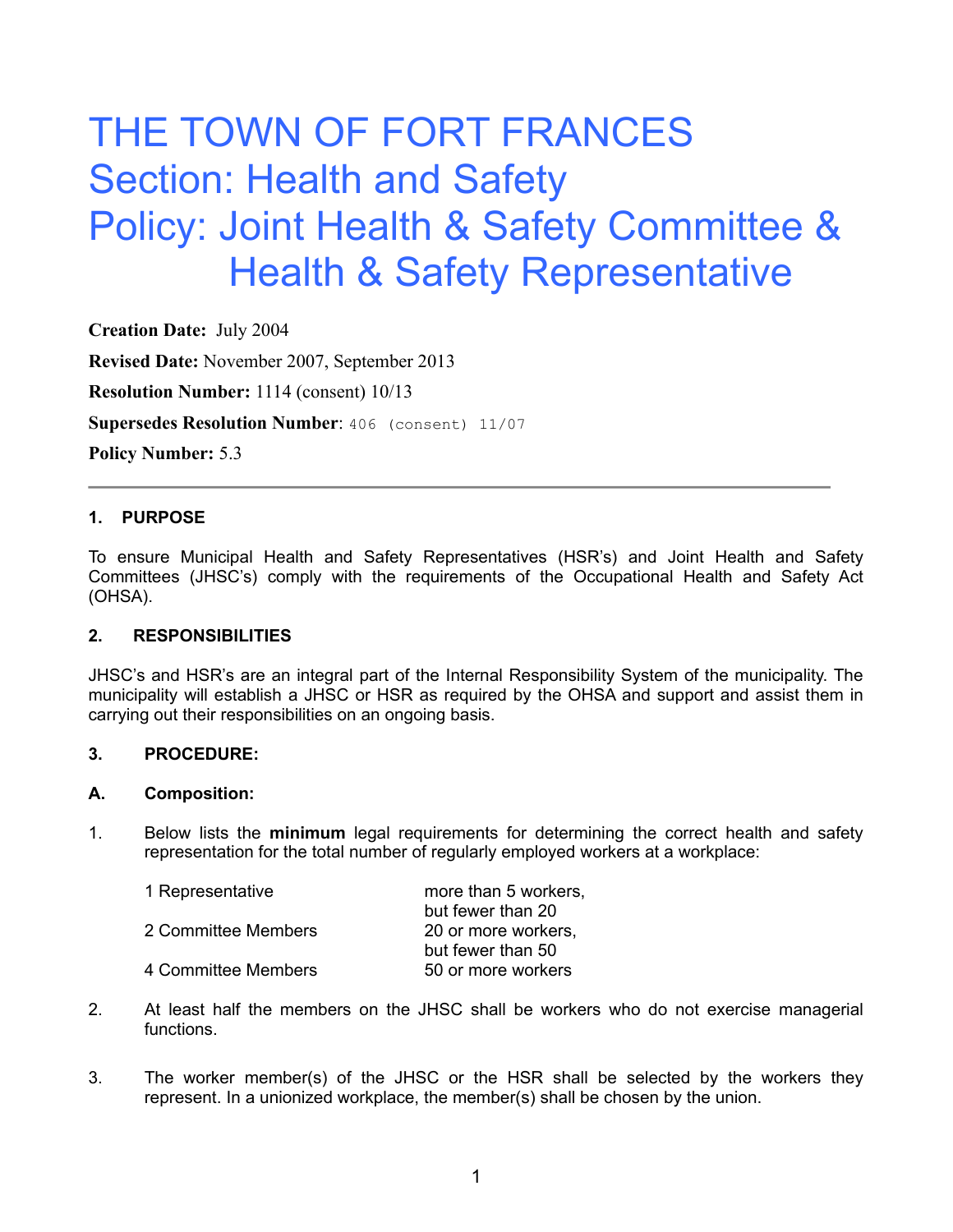- 4. The employer shall select the remaining JHSC members from among persons who exercise managerial functions, to the extent possible, who do so at the workplace.
- 5. One co-chairperson who represents the worker members shall be selected by the worker committee members, and one co-chairperson shall be appointed by management.
- 6. At least two members of each JHSC shall be certified, one representing the workers and one representing management, and they shall fulfil the requirements of the certified member.
- 7. The names and work locations of all HSR / JHSC members shall be posted in conspicuous workplace locations.

### **NOTE:**

Where more than one workplace requires a JHSC, it may be mutually agreed to between the workplace parties to apply to the Ministry of Labour for permission to form a **Multi-site Committee**. If such a committee is established, representatives from those workplaces requiring a committee shall form the committee.

## **B. Meetings and Minutes:**

- 1. Committee members should meet monthly but shall, as a minimum, meet once every three months.
- 2. Members are responsible for making arrangements with their supervisor for attendance at the meetings and for preparation time prior to the meetings.

The employer will allow adequate paid time for JHSC members to prepare for meetings and to fulfil the requirements under the Occupational Health and Safety Act (OHSA).

- 3. An annual schedule of JHSC meetings is to be posted in conspicuous workplace locations at the beginning of each calendar year, listing the date, time, and location of all meetings.
- 4. An agenda is to be developed by the co-chairs for each meeting and circulated at least one week in advance of each meeting.
- 5. Written minutes of meetings are to be taken outlining:
	- (a) date, time, and location of meetings held
	- (b) names of all members and other persons present
	- (c) records of all items discussed, including:
		- reports presented and by whom
		- problems identified
		- recommendations agreed upon
		- action to be taken by individual members
		- approval of last meeting minutes
		- business the committee has agreed to discuss at the next meeting
		- response by management to the committee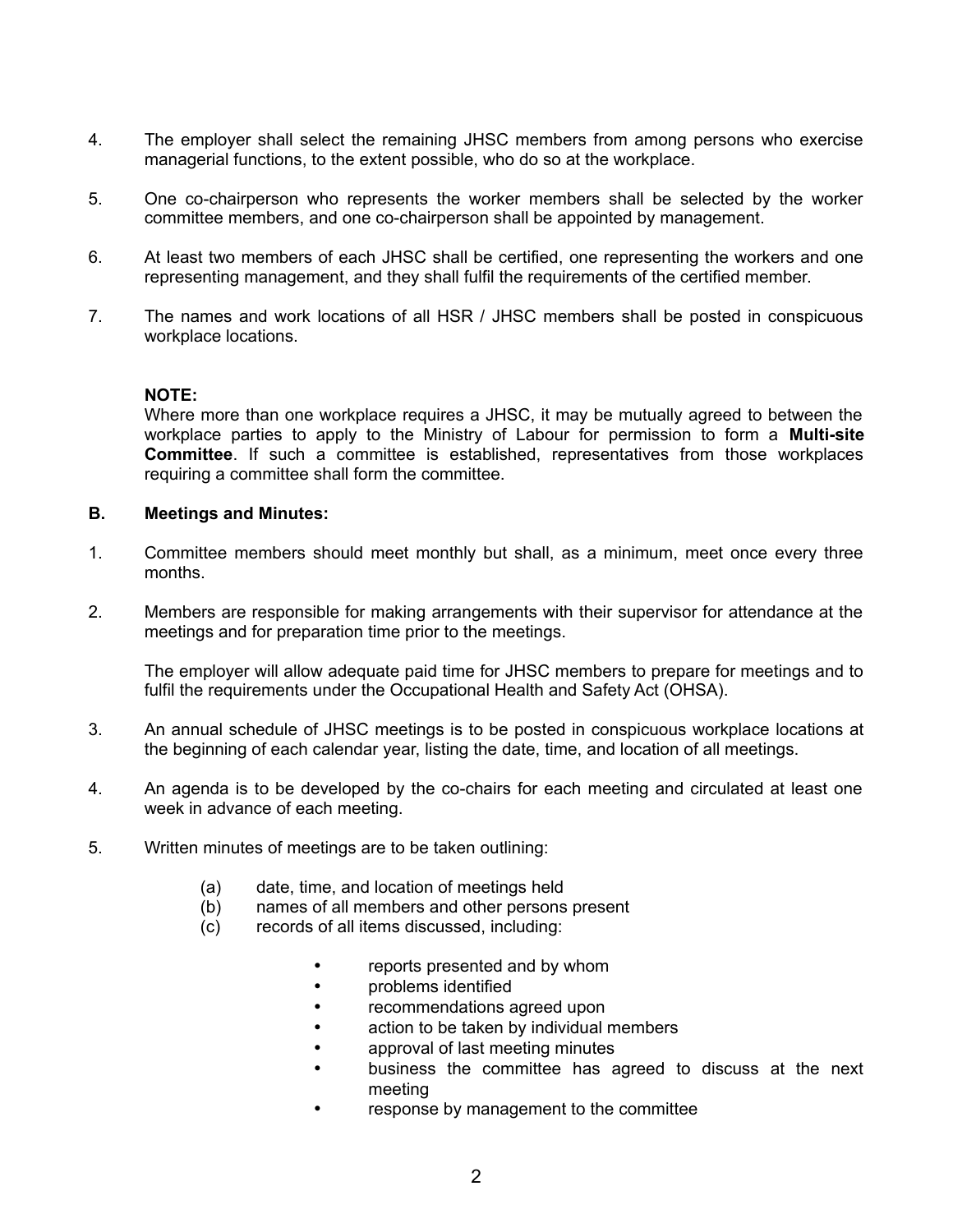- discussion with respect to the above response
- date, time, and location of the next meeting
- 6. Minutes are to be signed by the co-chairpersons, circulated to the JHSC members within a week, and one copy:
	- posted in all workplace locations
	- maintained for a minimum three years
	- forwarded to the Human Resources Manager, Supervisor and Division Manager

### **C. General Duties for the HSR / JHSC:**

- 1. Develop and post, at the beginning of each calendar year, a schedule for the monthly workplace inspections for that year.
- 2. Conduct workplace inspections monthly by trained workers; document all substandard acts and working conditions on **"WORKPLACE INSPECTION REPORT"**, with one copy:
	- (a) posted in each workplace location
	- (b) forwarded to the Human Resources Manager, Supervisor and Division Manager for review and signature
	- (d) attached to the JHSC minutes
	- (e) forwarded to the JHSC co-chairs
- 3. Review all completed **"EMPLOYEE ACCIDENT / INCIDENT REPORTS"**; analyze information and make recommendations to management to reduce recurrences.
- 4. The HSR or designated JHSC worker member may investigate any accident in which a worker is killed, or critically injured as defined under Reg. O. 834/90.
- 5. Investigate issues regarding:
	- (a) hazardous materials, processes, or equipment
	- (b) designated substances and the respective control program reports
	- (c) workplace testing which is being carried out for health and safety purposes

#### 6. Review any **"HAZARD REPORT FORM"** received.

- 7. Provide recommendations to the employer on health and safety programs in general.
	- (a) The co-chairs/HSR are responsible for ensuring the written recommendations are forwarded to the employer.
	- (b) The employer shall respond to the recommendations, in writing within 21 days, with:
		- (i) timetable for implementation, if the employer agrees with the recommendation
		- (ii) reasons for disagreement, if the recommendation is not acceptable
- 8. Encourage fellow workers to work safely and to report hazardous or unsafe conditions immediately to their supervisors.